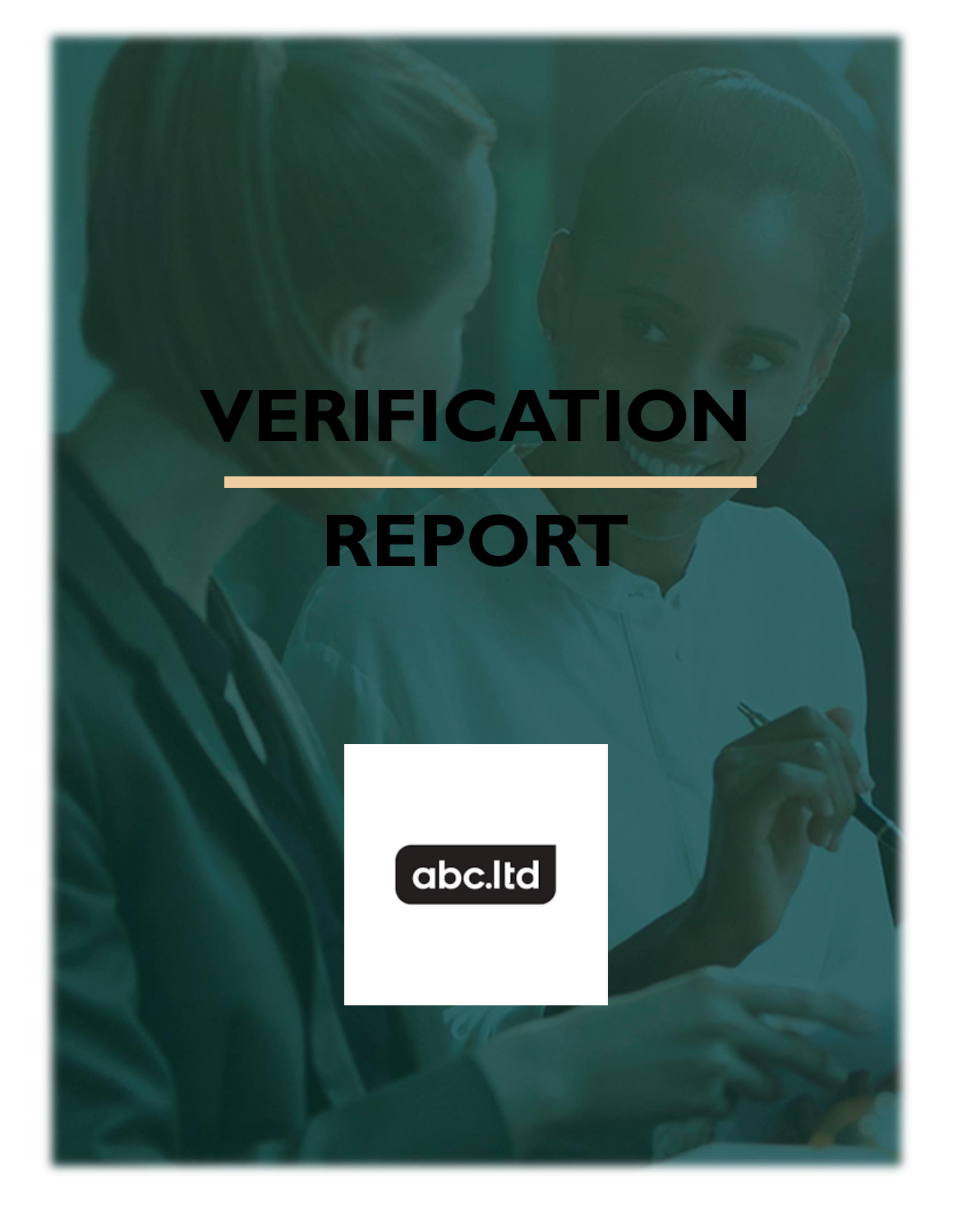## **Report**

| <b>ENTITY BRIEF</b>       |                               |
|---------------------------|-------------------------------|
| <b>Entity Name</b>        | <b>ABC Ltd</b>                |
| Nature of Entity          | <b>Public Limited Company</b> |
| Date of Incorporation     | 01-09-1900                    |
| <b>Registered Address</b> | Navi Mumbai                   |
| Website                   | Abc.com                       |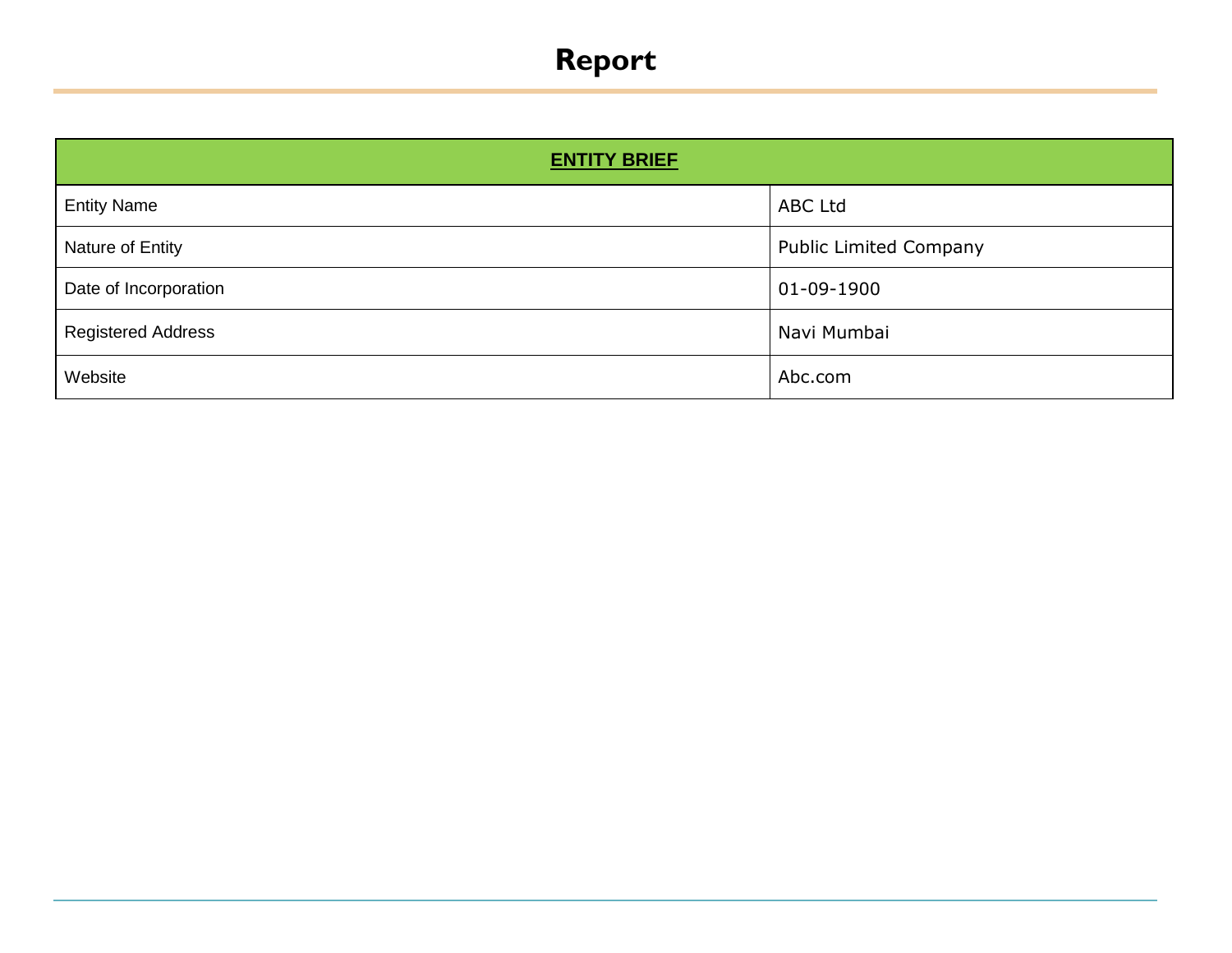## **Entity Check points**

| <b>SI.No</b>   | <b>Checks</b>                     | <b>Observations</b>                                                                          |                      | <b>Remarks</b>               |                 |  |
|----------------|-----------------------------------|----------------------------------------------------------------------------------------------|----------------------|------------------------------|-----------------|--|
| 1              | <b>MCA Details</b>                | Compliant                                                                                    |                      |                              |                 |  |
| $\overline{2}$ | <b>Credit Rating</b>              |                                                                                              | Compliant            |                              |                 |  |
| 3              | <b>GST Compliance</b>             | Compliant                                                                                    |                      |                              |                 |  |
| $\overline{4}$ | <b>ITR Details</b>                | Compliant                                                                                    |                      |                              |                 |  |
| 5              | <b>Litigation Report</b>          | High<br>Tribunal:<br>Supreme<br><b>District</b><br>Court: 01<br>Court: 01<br>Court: NA<br>01 |                      |                              |                 |  |
| $6\phantom{1}$ | <b>Director Litigation Report</b> | High<br>Court: 04                                                                            | Supreme<br>Court: 01 | <b>District</b><br>Court: NA | Tribunal:<br>01 |  |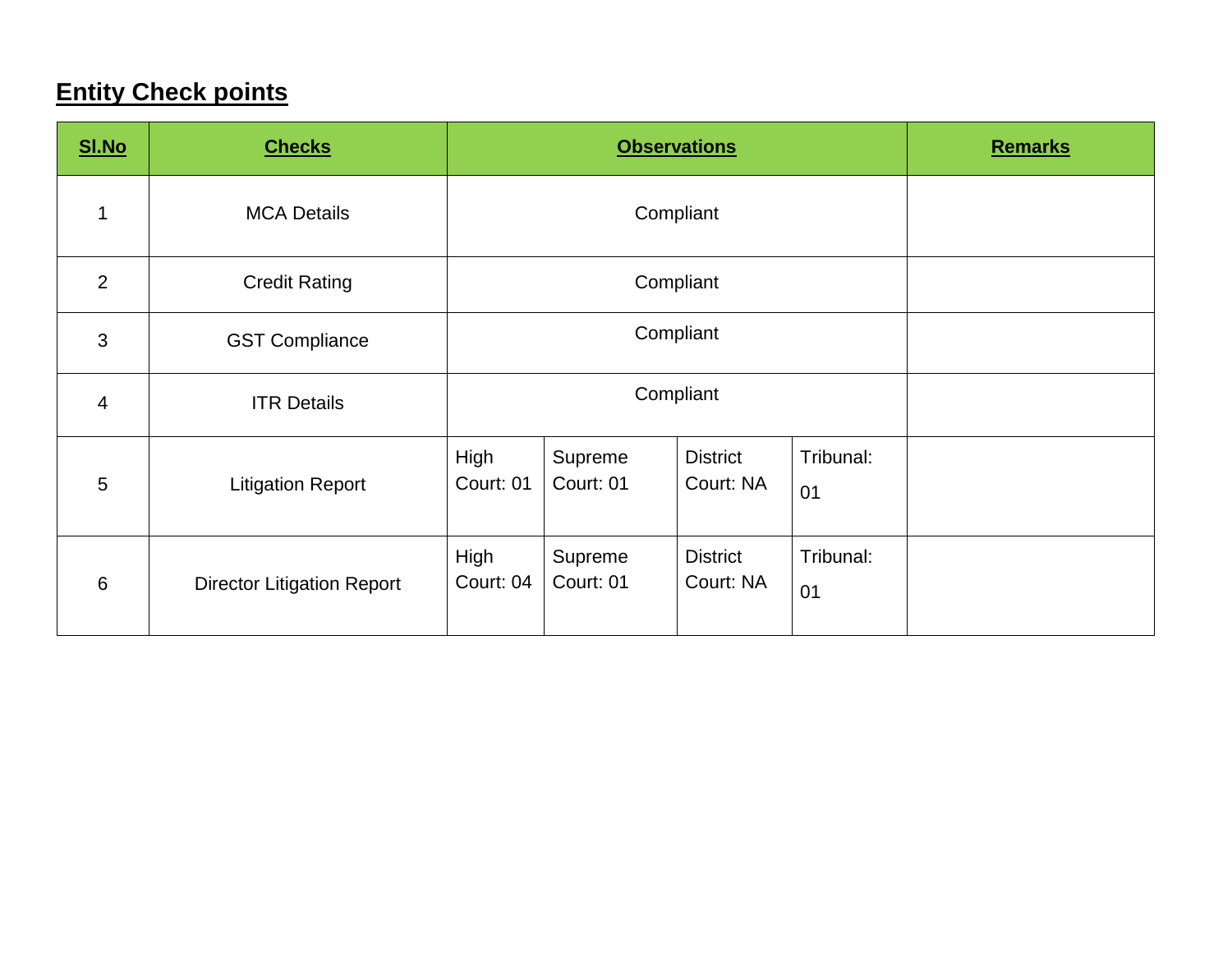|                             | <b>MCA Details</b> |
|-----------------------------|--------------------|
| <b>CIN</b>                  | L920JH1945         |
| Whether Listed or not       | Listed             |
| Date of Incorporation       | 01-09-1945         |
| <b>Registered Address</b>   | Navi Mumbai        |
| Compliance status           | Active             |
| Suspended at stock exchange | <b>No</b>          |
| <b>E-filing Status</b>      | Active             |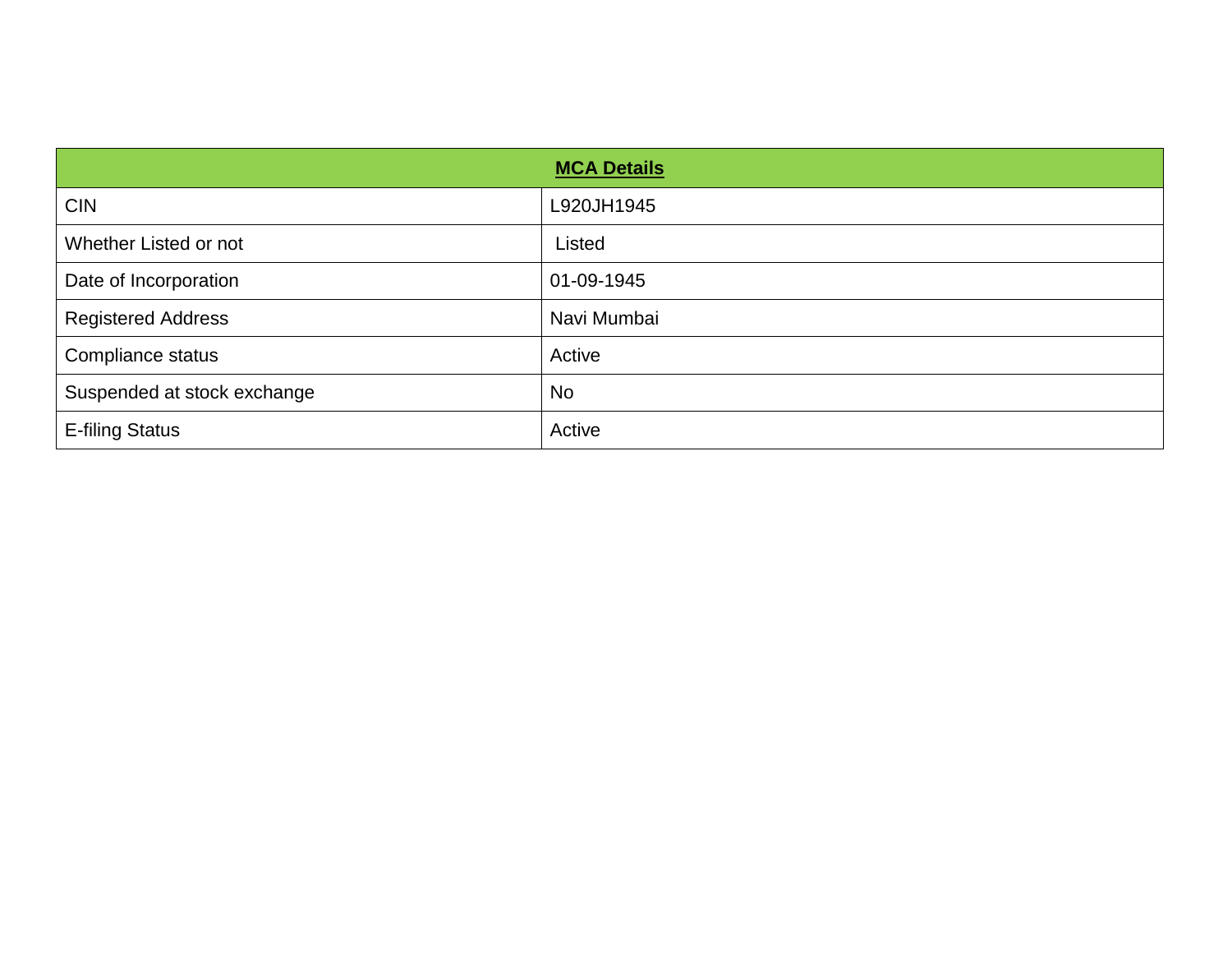|                | <b>Director-ship Details</b> |                |                   |                    |                                     |                |  |  |
|----------------|------------------------------|----------------|-------------------|--------------------|-------------------------------------|----------------|--|--|
| SI.No.         | <b>Name</b>                  | <b>DIN/PAN</b> | <b>DIN Status</b> | <b>Designation</b> | Directorship in other<br>companies  | <b>Remarks</b> |  |  |
| 1              | Vedika                       | 001            | Approved          | <b>Director</b>    | Company 1<br>ı.<br>ii.<br>Company 2 |                |  |  |
| $\overline{2}$ | Chandrasekar                 | 002            | Approved          | <b>Director</b>    | Company 1<br>ı.<br>ii.<br>Company 2 |                |  |  |
| $\mathfrak{S}$ | Om prakash                   | 005            | Approved          | <b>Director</b>    | i.<br>Company 1<br>ii.<br>Company 2 |                |  |  |
| $\overline{4}$ | Karl                         | 074            | Approved          | <b>Director</b>    | i.<br>Company 1<br>ii.<br>Company 2 |                |  |  |
| 6              | Veerayya                     | 084            | Approved          | <b>Director</b>    | i.<br>Company 1<br>ii.<br>Company 2 |                |  |  |
| 8              | <b>Thierry</b>               | 089            | Approved          | <b>Director</b>    | <b>NA</b>                           |                |  |  |
| 9              | Sethna                       | AA4V           | <b>NA</b>         | <b>Director</b>    | <b>NA</b>                           |                |  |  |
| 10             | Balachandran                 | AA6E           | <b>NA</b>         | <b>Director</b>    | <b>NA</b>                           |                |  |  |

| <b>Bank Charges</b>                    |                      |                  |                      |               |  |
|----------------------------------------|----------------------|------------------|----------------------|---------------|--|
| Assets under charge                    | <b>Charge Amount</b> | Date of Creation | Date of Modification | <b>Status</b> |  |
| Movable property (not<br>being pledge) | 625000               | 29/05/2012       | $\blacksquare$       | <b>CLOSED</b> |  |
|                                        |                      |                  |                      |               |  |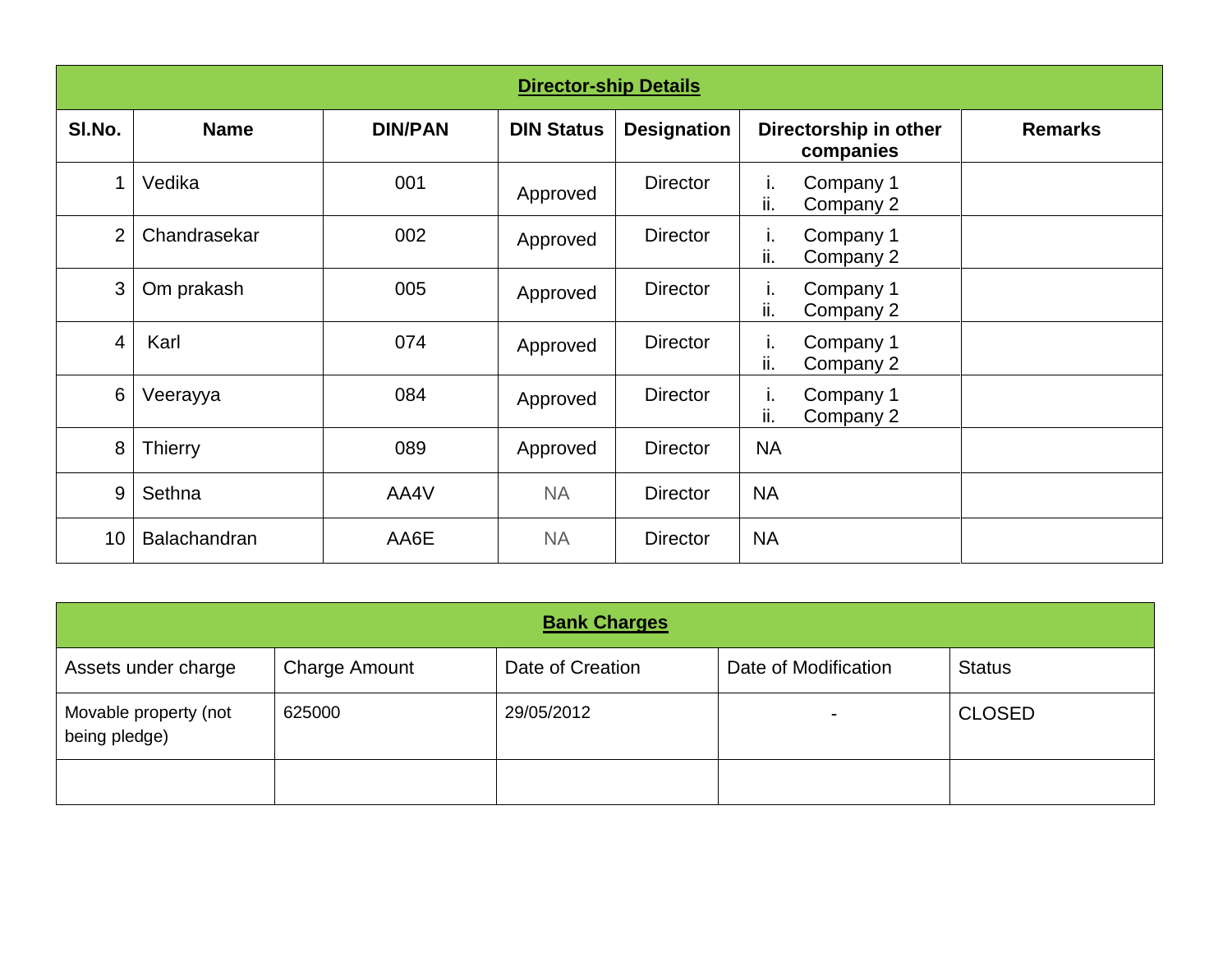| <b>Credit Ratings</b> |                   |                |  |  |
|-----------------------|-------------------|----------------|--|--|
| <b>Agencies</b>       | <b>Ratings</b>    | <b>Outlook</b> |  |  |
| <b>CRISIL</b>         | <b>CRISIL AA-</b> | <b>Stable</b>  |  |  |
| CARE                  | <b>NA</b>         | <b>NA</b>      |  |  |
| <b>Brick Work</b>     | <b>NA</b>         | <b>NA</b>      |  |  |
| India Ratings         | <b>NA</b>         | <b>NA</b>      |  |  |
| <b>ICRA</b>           | [ICRA]AA-         | <b>Stable</b>  |  |  |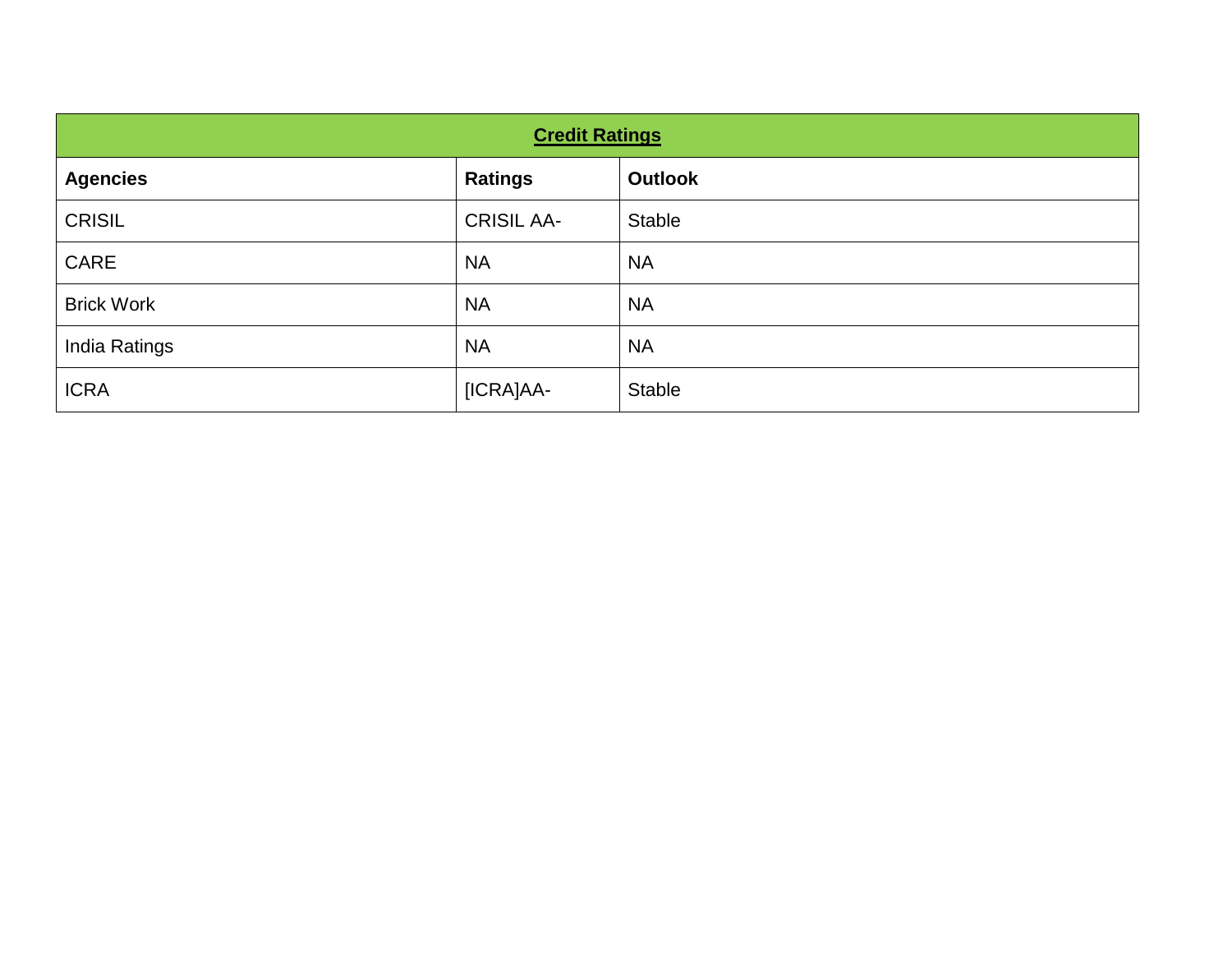| <b>GST Compliance</b>    |             |  |  |  |
|--------------------------|-------------|--|--|--|
| PAN No                   | <b>AACT</b> |  |  |  |
| Turnover                 | Above 50Cr. |  |  |  |
| <b>Taxpayer Type</b>     | Regular     |  |  |  |
| <b>GST Registrations</b> | 21          |  |  |  |

| <b>GST Details</b> |                            |               |              |                  |                                          |  |
|--------------------|----------------------------|---------------|--------------|------------------|------------------------------------------|--|
|                    |                            |               |              | Last filing date |                                          |  |
|                    | SI.No<br><b>GST Number</b> | <b>Status</b> | <b>GSTR1</b> | <b>GSTR3B</b>    | <b>State</b>                             |  |
|                    | 32AA1Z                     | Active        | 11.07.2021   | 20.07.2021       | Kerala                                   |  |
| $\mathbf{2}$       | 32AA1Z                     | Active        | 11.07.2021   | 20.07.2021       | West Bengal                              |  |
| 3                  | 32AA1Z                     | Active        | 11.07.2021   | 20.07.2021       | Delhi                                    |  |
| 4                  | 32AA1Z                     | Active        | 11.07.2021   | 20.07.2021       | Dadra and Nagar Haveli and Daman and Diu |  |
| 5                  | 32AA1Z                     | Active        | 11.07.2021   | 20.07.2021       | Jharkhand                                |  |
| 6                  | 32AA1Z                     | Active        | 11.07.2021   | 20.07.2021       | <b>Himachal Pradesh</b>                  |  |
| $\overline{7}$     | 32AA1Z                     | Active        | 11.07.2021   | 20.07.2021       | Jammu and Kashmir                        |  |
| 8                  | 32AA1Z                     | Active        | 11.07.2021   | 20.07.2021       | Telangana                                |  |
| 9                  | 32AA1Z                     | Active        | 11.07.2021   | 20.07.2021       | Madhya Pradesh                           |  |
| 10                 | 32AA1Z                     | Active        | 11.07.2021   | 20.07.2021       | Chhattisgarh                             |  |
| 11                 | 32AA1Z                     | Active        | 11.07.2021   | 20.07.2021       | Rajasthan                                |  |
| 12                 | 32AA1Z                     | Active        | 11.07.2021   | 20.07.2021       | Punjab                                   |  |
| 13                 | 32AA1Z                     | Active        | 11.07.2021   | 20.07.2021       | Maharashtra                              |  |
| 14                 | 32AA1Z                     | Active        | 11.07.2021   | 20.07.2021       | Chandigarh                               |  |
| 15                 | 32AA1Z                     | Active        | 11.07.2021   | 20.07.2021       | Haryana                                  |  |
| 16                 | 32AA1Z                     | Inactive      | <b>NA</b>    | <b>NA</b>        | Tripura                                  |  |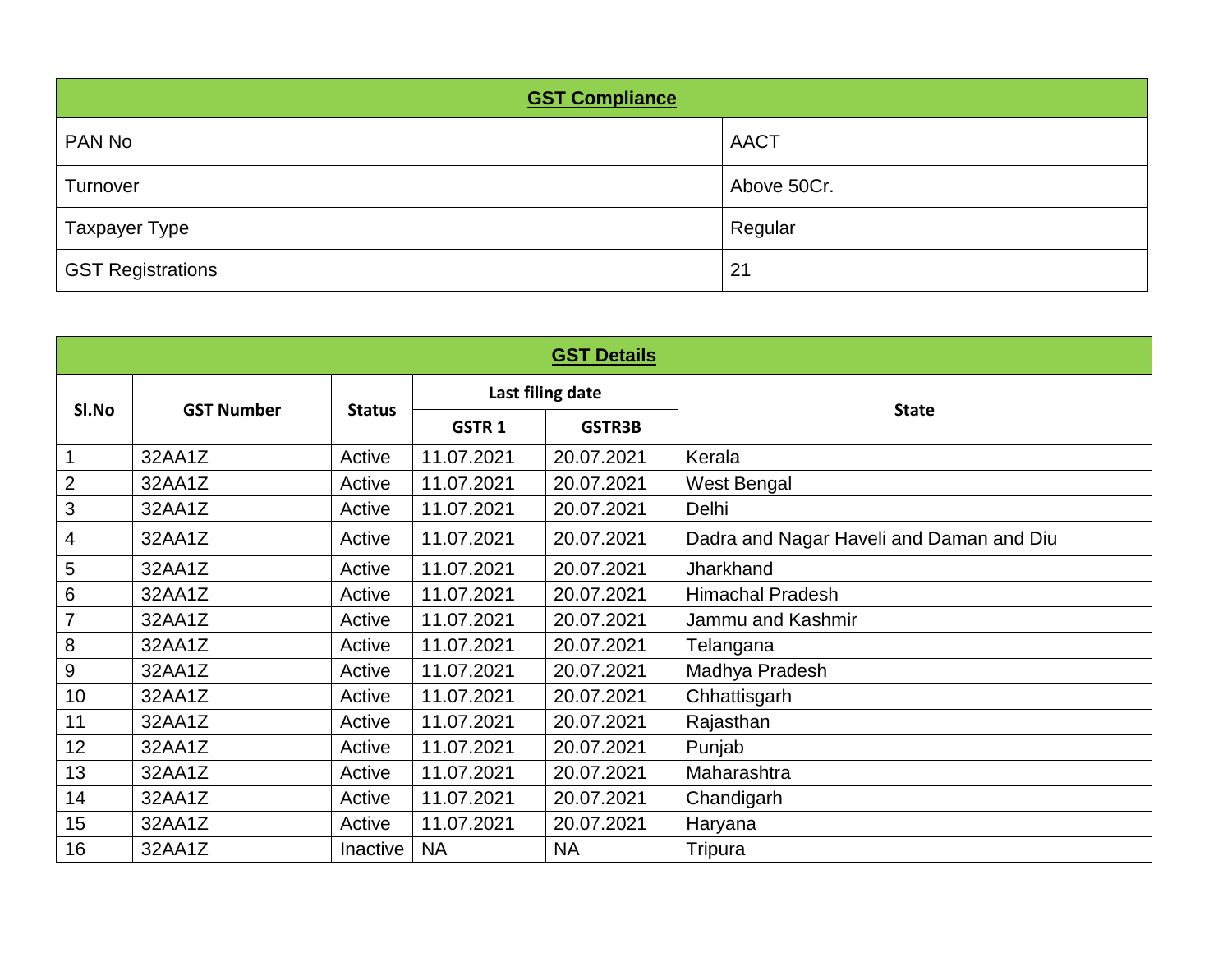| 17 | 32AA1Z | Inactive I | <b>NA</b> | <b>NA</b> | Manipur    |
|----|--------|------------|-----------|-----------|------------|
| 18 | 32AA1Z | Inactive   | <b>NA</b> | <b>NA</b> | Puducherry |
| 19 | 32AA1Z | Inactive I | <b>NA</b> | <b>NA</b> | Nagaland   |
| 20 | 32AA1Z | Inactive   | <b>NA</b> | <b>NA</b> | Assam      |
| 21 | 32AA1Z | Inactive   | <b>NA</b> | <b>NA</b> | Meghalaya  |

| <b>Summary</b>               |        |  |  |  |
|------------------------------|--------|--|--|--|
| No. of Active GSTIN          | 15     |  |  |  |
| No. of Inactive GSTIN        | 6      |  |  |  |
| Avg. Delay in filing GSTR 1  | 0 days |  |  |  |
| Avg. Delay in filing GSTR 3B | 0 days |  |  |  |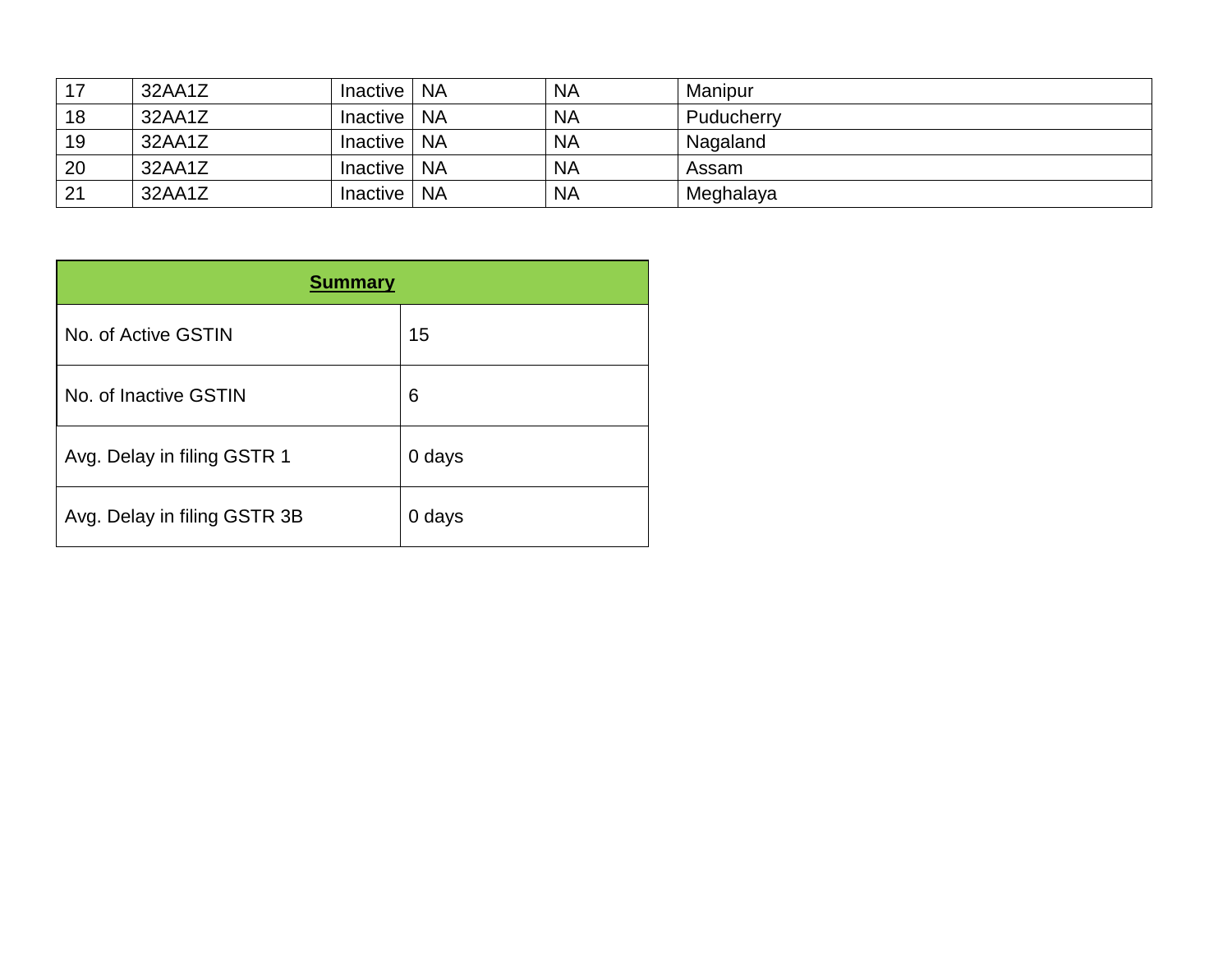| <b>Income Tax Compliance Check</b>  |                |  |  |
|-------------------------------------|----------------|--|--|
| Name                                | <b>ABC Ltd</b> |  |  |
| <b>PAN-Aadhaar Link Status</b>      | Not-Applicable |  |  |
| Specified Person u/s 206AB & 206CCA | <b>No</b>      |  |  |

| <b>Suit Cases Filed.</b> |           |  |  |  |
|--------------------------|-----------|--|--|--|
| <b>Status</b>            | <b>NA</b> |  |  |  |

| <b>IBC Status</b> |           |  |  |
|-------------------|-----------|--|--|
| <b>Status</b>     | <b>NA</b> |  |  |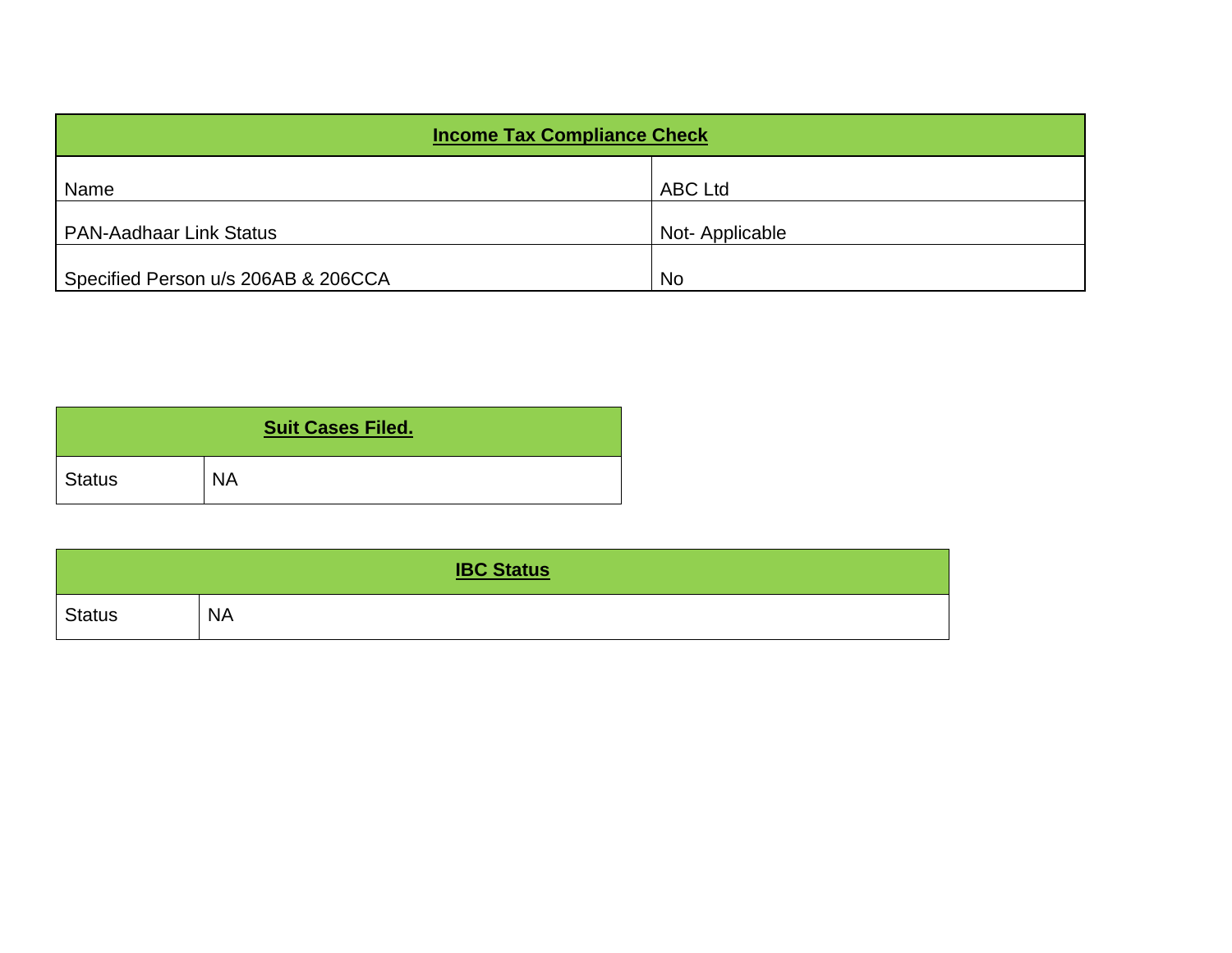| <b>Litigation Report</b> |                      |                 |                 |            |                 |                    |
|--------------------------|----------------------|-----------------|-----------------|------------|-----------------|--------------------|
| SI.No                    | Court/Tribunal       | Case Brief      | <b>Status</b>   | Respondent | Petitioner      | <b>Comments</b>    |
|                          | <b>Supreme Court</b> | MM V/s ABC Ltd  | Pending         | MM         | <b>ABC</b>      | $WP(C)$ -<br>68/20 |
| 2                        | Delhi High Court     | ABC Ltd V/s MM  | <b>Disposed</b> | <b>ABC</b> | MM              | $WP(C)$ -<br>68/20 |
| 3                        | Kolkata High court   | ABC Ltd V/s MM  | Pending         | <b>ABC</b> | MM              | $WP(C)$ -<br>68/20 |
| 4                        | <b>ITAT</b>          | MM V/s Tax Dept | Pending         | MM         | <b>Tax Dept</b> | 68/20              |

| <b>Summary</b>                      |   |  |  |  |
|-------------------------------------|---|--|--|--|
| Total No of cases in Supreme Court  |   |  |  |  |
| Total No of cases in High Court     |   |  |  |  |
| Total No of cases in District Court | 0 |  |  |  |
| Total No of cases in Tribunals      |   |  |  |  |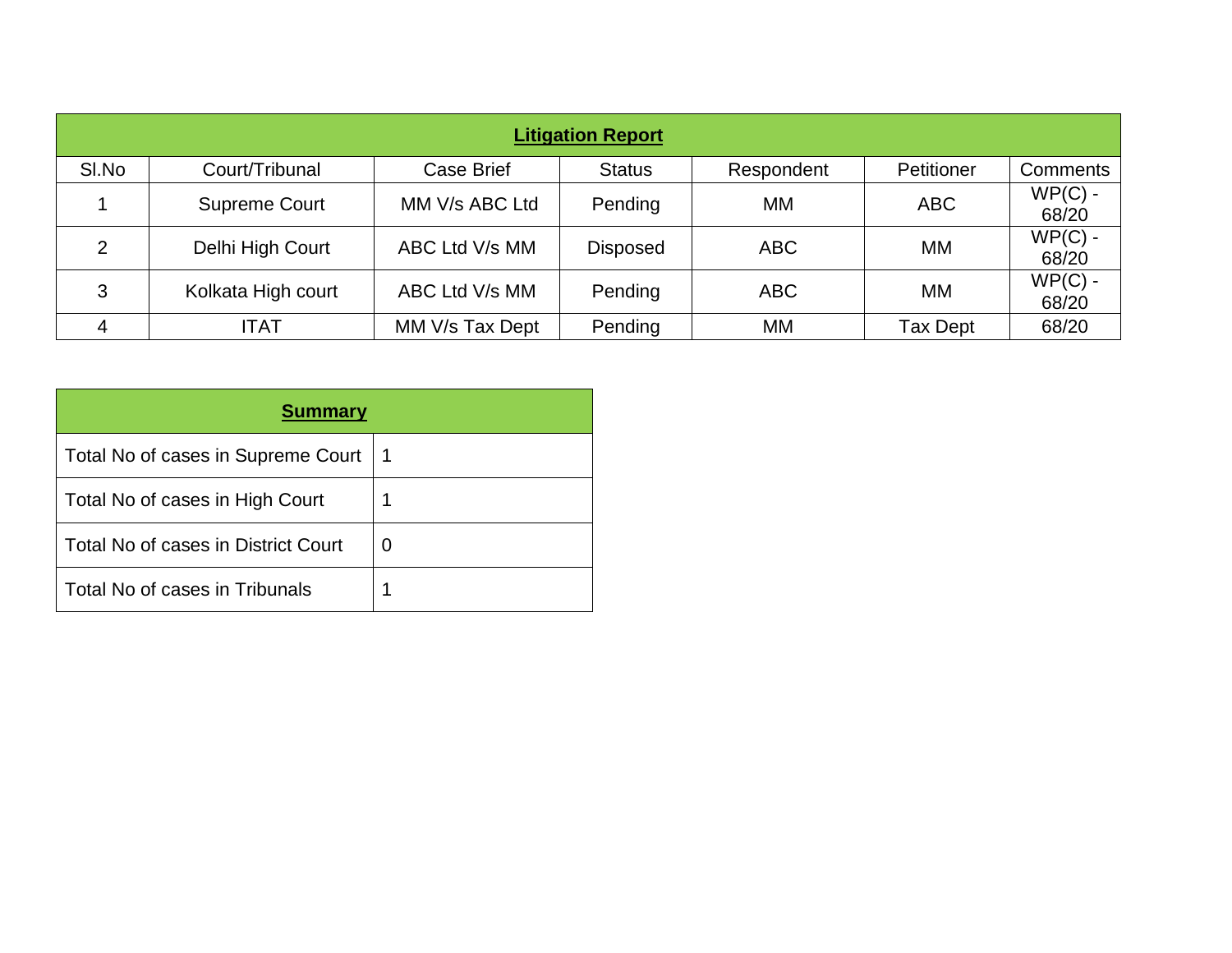| <b>Director Litigation Report</b> |                |                     |                  |               |            |                   |               |
|-----------------------------------|----------------|---------------------|------------------|---------------|------------|-------------------|---------------|
| SI.No                             | Name           | Court/Tribunal      | Case Brief       | <b>Status</b> | Respondent | <b>Petitioner</b> | Comments      |
| 1                                 | Vedika         | Delhi High<br>Court | MM V/s<br>Vedika | Pending       | MM         | Vedika            | WP(C) - 79/19 |
| 2                                 | Chandrasekar   | Delhi High<br>Court | MM V/s<br>Vedika | Pending       | MM         | Vedika            | WP(C) - 79/19 |
| 3                                 | Om prakash     | Delhi High<br>Court | MM V/s<br>Vedika | Pending       | МM         | Vedika            | WP(C) - 79/19 |
| 4                                 | Karl           | Delhi High<br>Court | MM V/s<br>Vedika | Pending       | МM         | Vedika            | WP(C) - 79/19 |
| 5                                 | Veerayya       | <b>NA</b>           | <b>NA</b>        | <b>NA</b>     | <b>NA</b>  | <b>NA</b>         | <b>NA</b>     |
| $6\phantom{1}6$                   | <b>Thierry</b> | <b>NA</b>           | <b>NA</b>        | <b>NA</b>     | <b>NA</b>  | <b>NA</b>         | <b>NA</b>     |
| $\overline{7}$                    | Sethna         | <b>NA</b>           | <b>NA</b>        | <b>NA</b>     | <b>NA</b>  | <b>NA</b>         | <b>NA</b>     |
| 8                                 | Balachandran   | <b>NA</b>           | <b>NA</b>        | <b>NA</b>     | <b>NA</b>  | <b>NA</b>         | <b>NA</b>     |